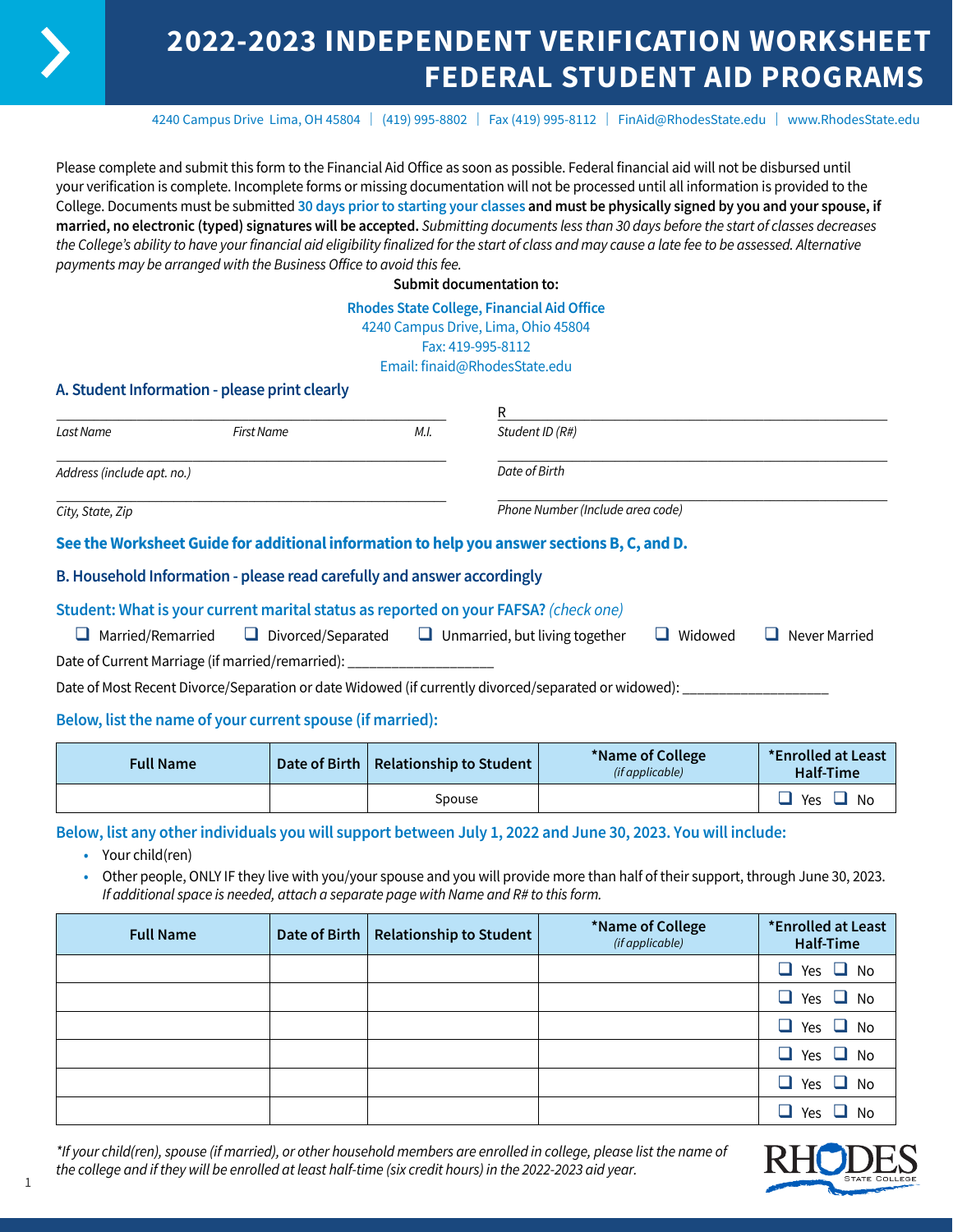

# **2022-2023 INDEPENDENT VERIFICATION WORKSHEET FEDERAL STUDENT AID PROGRAMS**

*Student Name* \_\_\_\_\_\_\_\_\_\_\_\_\_\_\_\_\_\_\_\_\_\_\_\_\_\_\_\_\_\_\_\_\_\_\_\_\_\_\_\_\_\_\_\_\_\_\_\_\_\_ *Student ID (R#)* \_\_\_\_\_\_\_\_\_\_\_\_\_\_\_\_\_\_\_\_\_\_\_\_\_\_\_\_\_\_\_\_\_\_\_\_\_\_\_\_\_\_\_\_\_\_\_\_\_

**C. Tax Information -** Student and spouse please indicate if you filed taxes or did not file taxes below. If you filed and did not use the DRT, submit your 2020 Tax Return Transcript. If you did not file, submit your 2020 W-2's/1099's and 2019 Verification of Non-Filing Letter.

|                     | <b>STUDENT:</b>                                                                                                                                                                   | <b>SPOUSE:</b>                                                                                                                                                                    |
|---------------------|-----------------------------------------------------------------------------------------------------------------------------------------------------------------------------------|-----------------------------------------------------------------------------------------------------------------------------------------------------------------------------------|
| Taxe:               | I filed a joint return with my spouse and used the IRS<br>ш<br>Data Retrieval Tool (DRT) through the FAFSA.                                                                       | I filed a joint return with my spouse and used the IRS<br>ш<br>Data Retrieval Tool (DRT) through the FAFSA.                                                                       |
| $\overline{2}$<br>ន | I did not file a joint return and am attaching my 2020<br>⊔<br>IRS Tax Return Transcript from the IRS.                                                                            | did not file a joint return and am attaching my 2020<br>ப<br>IRS Tax Return Transcript from the IRS.                                                                              |
|                     | <b>STUDENT:</b>                                                                                                                                                                   | <b>SPOUSE:</b>                                                                                                                                                                    |
| Ē                   | I was employed, but was not required to file. Submit<br>copies of your 2020 W-2's/1099's AND your 2020<br>Verification of Non-Filing Letter.                                      | I was employed, but was not required to file. Submit<br>ш<br>copies of your 2020 W-2's/1099's and your 2020<br>Verification of Non-Filing Letter.                                 |
| Taxes<br>5          |                                                                                                                                                                                   |                                                                                                                                                                                   |
| 2020                |                                                                                                                                                                                   |                                                                                                                                                                                   |
|                     | I was not employed, did not have income, and am not<br>ப<br>required to file a 2020 Federal Tax Return. I am attaching<br>my 2020 Verification of Non-Filing Letter from the IRS. | □<br>I was not employed, did not have income, and am not<br>required to file a 2020 Federal Tax Return. I am attaching<br>my 2020 Verification of Non-Filing Letter from the IRS. |

**D. 2020 Income Exclusions and Untaxed Income -** List income exclusions and untaxed income that were received in 2020. The information requested below was to be reported on your FAFSA. **Additional information may be requested upon review of verification documents and FAFSA information. Check your STARS online account and/or Rhodes State email.**

**Did you, the student, work on-campus and earn Federal Work Study Dollars during 2020?**

 $\Box$  Yes  $\Box$  No

**Did you or your spouse receive any of the following:** (Check box if yes, then submit documentation showing amount received.)

- $\Box$  Child support paid/received for any of your children. (Do NOT include foster care or adoption payments. Must submit and complete "Verification – Child Support Paid/Received" worksheet.)
- $\Box$  Payments to tax-deferred pensions and savings plans (W-2 Form boxes 12a-12d, codes D, E, F, G, H, and S.)
- $\Box$  Veterans' non-educational benefits, such as Disability, Death Pension, or Dependency & Indemnity Compensations (DIC) and/or VA Educational Work-Study allowances.
- $\Box$  \*Commissioned Officer's Combat pay or special combat pay. (Only enter the amount that was taxable. Do not enter untaxed combat pay reported on the W-2 in Box 12, Code Q. For questions please contact the Financial Aid Office)
- $\Box$  Any untaxed income or benefits, such as worker's compensation, disability, etc. (Do not include student aid, untaxed Social Security benefits, or Supplemental Security Income.)

# **E. Certification and Signatures – The student and spouse (if married) must sign and date.** *(Inked signatures required)*

By signing this worksheet, I/we certify that the information reported on it is complete and correct.

WARNING: If you purposely give false or misleading information on this worksheet, you may be fined, be sentenced to jail, or both.

\_\_\_\_\_\_\_\_\_\_\_\_\_\_\_\_\_\_\_\_\_\_\_\_\_\_\_\_\_\_\_\_\_\_\_\_\_\_\_\_\_\_\_\_\_\_\_\_\_\_\_\_\_\_\_\_\_\_\_\_\_\_\_ \_\_\_\_\_\_\_\_\_\_\_\_\_\_\_\_\_\_\_\_\_\_\_\_\_ *Student Signature Date*

*Spouse Signature (if married) Date*

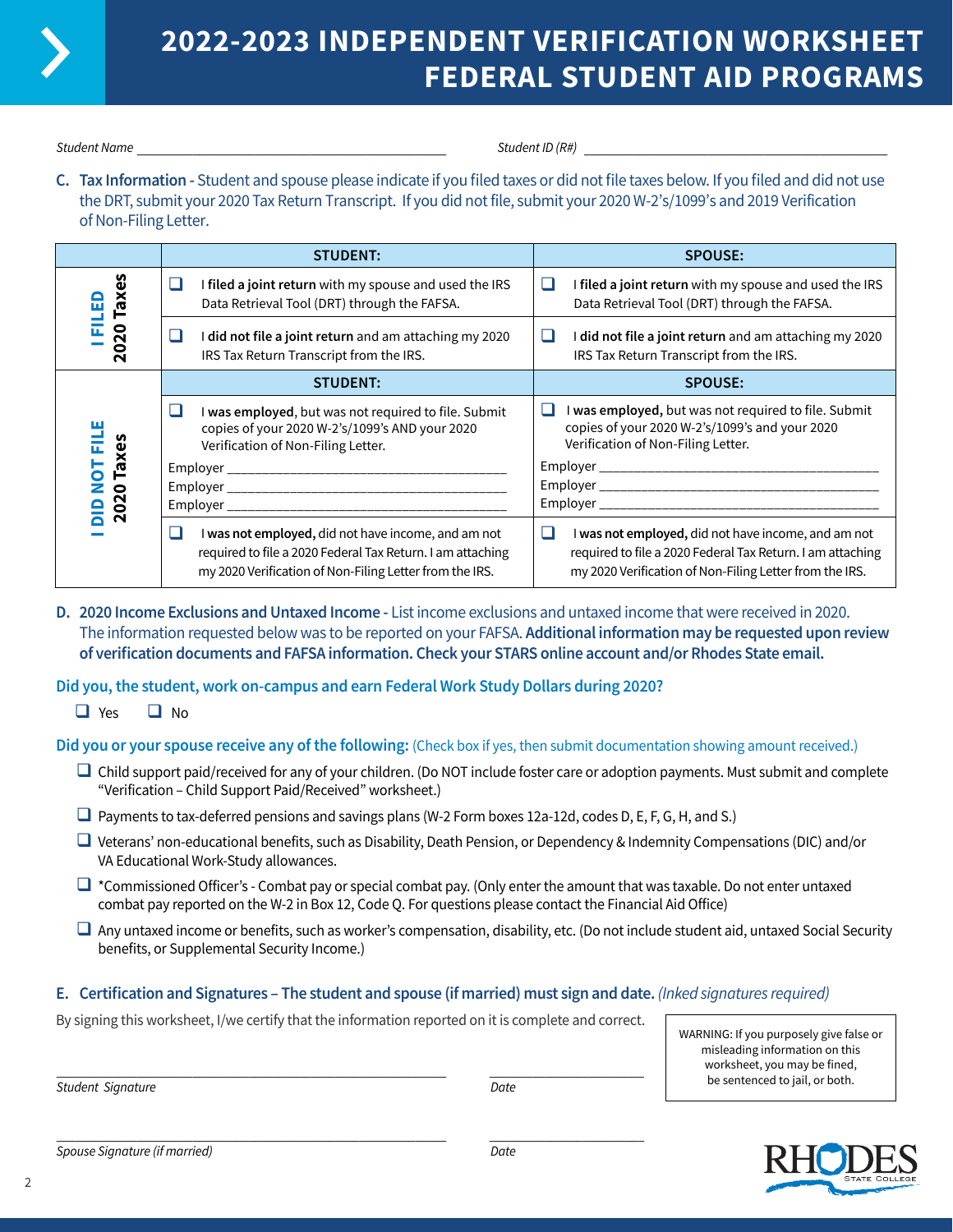

# **2022-2023 INDEPENDENT VERIFICATION WORKSHEET GUIDE**

4240 Campus Drive Lima, OH 45804 | (419) 995-8802 | Fax (419) 995-8112 | FinAid@RhodesState.edu | www.RhodesState.edu

# **Use this Worksheet Guide to assist you in completing the Verification Worksheet. Below is detailed information for sections B, C, and D of the Verification Worksheet.**

*Your FAFSA was selected for review in a process called "Verification." In this process, we will be comparing information from your FAFSA using this worksheet and documents you will submit to the Rhodes State College Financial Aid office. Federal regulations state Rhodes State College has the right to ask you for this information before awarding any Federal Student Aid. If there are differences between your FAFSA and the submitted documents, the Financial Aid office will make corrections electronically before awarding your Federal Student Aid.*

## **B. Household Information**

| <b>Marital Status</b> | Required by the U.S. Department of Education                                                                                                                                                                                                                                                                                                  |
|-----------------------|-----------------------------------------------------------------------------------------------------------------------------------------------------------------------------------------------------------------------------------------------------------------------------------------------------------------------------------------------|
| Married/Remarried     | If you are married on the day you complete your FAFSA, you must include your spouse's<br>income, even if you were not married during the requested tax year.                                                                                                                                                                                  |
| Divorced/Widowed      | Divorced - A student who was married, even briefly, whose divorce was finalized through<br>the court and is single on the day they complete the FAFSA.<br>If you are currently going through a divorce and it is not finalized, you must mark "Separated."<br>Widowed - A student who was married, even briefly, whose spouse is now deceased |
|                       | and is single on the day they complete the FAFSA.                                                                                                                                                                                                                                                                                             |
| Separated             | A student who is legally married and has chosen to live separate from his/her spouse,<br>at separate addresses, as though they were not married.<br>If you and your spouse are separated, but living together, you will mark "Married/Remarried."                                                                                             |
| Never married/Single  | A student that has never been married.<br>If you were ever married, you must mark married/remarried, divorced/widowed, or separated.                                                                                                                                                                                                          |

#### **Other Household Members**

Student's/Spouse's children (even if they do not live with them) - who will receive more than half of their support (over 50%) from the student/ spouse from July 1, 2022 - June 30, 2023. (This **does not** include children that you or your spouse pay child support for.) *NOTE: The FAFSA does not have the same dependency rules as the IRS. Contact the Financial Aid Office for help.*

Student's/Spouse's adult children who are under the age of 24, unmarried, are not a veteran of or an active duty member of the military, who do not live with you; but would be required to put parental information on the FAFSA if they also attend college.

Other people, **ONLY IF** they live with the you and your spouse (if married) now **AND** receive more than half their support (over 50%) from you **AND** will continue to receive more than half of their support from you through June 30, 2023.

**Do not include foster children for whom you or your spouse (if married) receive a subsidy for.**

**Do not include children for whom you or your spouse (if married) pay child support for outside the home.**

*Support includes:* housing (rent/mortgage assistance), utilities (gas, electric, etc.), cell service, cable/internet, transportation costs (gas, insurance, etc.), food, clothing, medical, childcare, personal expenses, etc.

## **C. Tax Information - FAFSA requirements for Student/Spouse who FILED Taxes**

Provide official tax information for Student and Spouse (if married) → TWO OPTIONS:

1.) Use the **IRS Data Retrieval Tool (DRT)** within the FAFSA to transfer tax information directly from the IRS.\*

– OR-

2.) Request your 2020 **IRS Tax Return Transcript** from the IRS and submit a copy to the Financial Aid Office.

*\*Married Students – Available only if you filed a Married Joint tax return, otherwise you must use option 2 and request both return transcripts.* 

If the Student and/or Spouse had to submit an AMENDED TAX RETURN in 2020 you must provide the official tax information on the AMENDED TAX RETURN: → ONE OPTION:

1.) Request the 2020 **IRS Record of Account Transcript** from the IRS and submit a copy to the Financial Aid Office.\*

*\*an amended tax return is when a taxpayer files their taxes (IRS form 1040) then finds an error and must refile their taxes using the 1040X or when the IRS finds an error and makes a correction to the tax return on behalf of the taxpayer.*